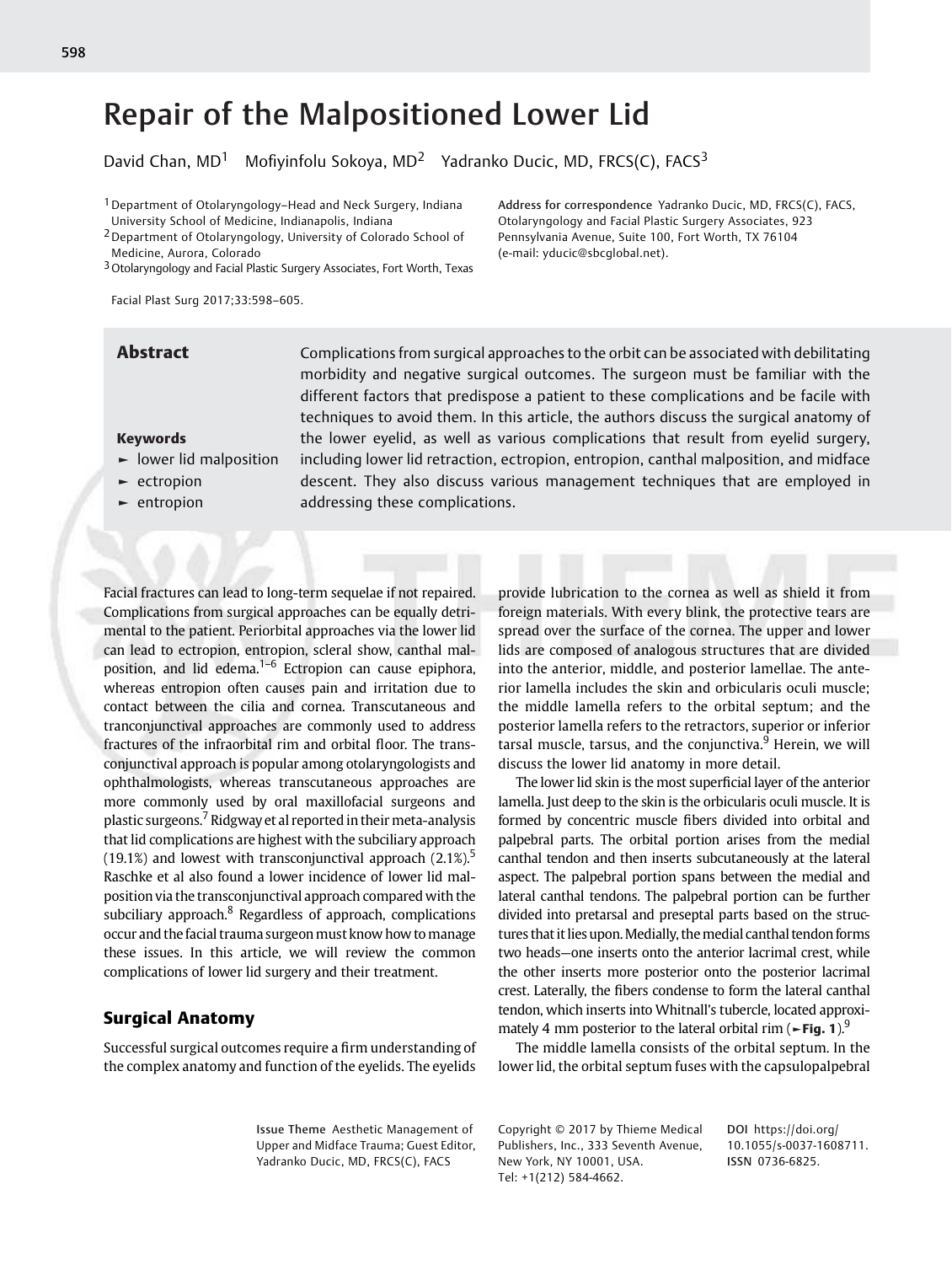

Fig. 1 Anatomy of orbicularis oculi muscle.

fascia approximately 5 mm inferior to the tarsus. $9$  Just deep to the orbicularis oculi muscle in the lower lid lies the suborbicularis oculi fat (SOOF) pad (►Fig. 2). It is distinct from the orbital fat pads, which are postseptal. The SOOF extends inferiorly to cover the inferior orbital rim. Ptosis of the SOOF can lead to "malar bags."<sup>10</sup> The malar fat pad also descends with age owing to gravity and can result in lower lid descent and malposition.

The posterior lamella of the lower lid consists of the tarsus, the lower lid retractors, and the conjunctiva. The lower lid retractors consist of the capsulopalpebral fascia and the inferior tarsal muscle, which ultimately attaches to the tarsal plate. Some fibers from the lower lid retractors extend through the orbital fat and orbicularis muscle to insert subcutaneously, although not to the degree of the upper



Fig. 2 Lower lid SOOF pad and malar fat pad anatomy. SOOF, suborbicularis oculi fat.

lid levator aponeurosis. Loss of the lower lid retractors to the tarsus can result in rotational instability of the lower lid. The lower lid tarsal plate is about half the height of the upper tarsus, measuring 4 to 5 mm, but is similar in horizontal length and thickness.

The lower lid postseptal fat pads are divided into lateral, central, and medial compartments. The lateral and central fat pads are separated by a fascial bad extending from the capsulopalpebral fascia to the inferolateral orbital rim.<sup>11</sup> The central and medial compartment are separated by the inferior oblique muscle. The paler and firmer medial fat pad is often associated with larger vessels. The inferior oblique originates along the orbital floor approximately 5 mm posterior to the inferior orbital rim.<sup>12</sup> Care should be taken to not injure the muscle as it can cause diplopia or strabismus (►Fig. 3).

# Pathophysiology of Lower Lid Retraction

Lower lid retraction presents with an inferior positioning of the lower lid without eversion or inversion. While other causes may be involved, the most common is due to horizontal laxity of the tarsoligamentous sling or the orbicularis muscle. Other causes of lower lid retraction may be the result of trauma or surgery in which the middle lamella is tethered or the vertical support of the lower lid is weakened due to midface descent.

## Lateral Canthal Tendon Laxity

Lower lid malposition due to lateral canthal laxity may be the result of age, trauma, facial paralysis, congenital, or iatrogenic cause. One can test forlateral canthal tendon laxity by placing a finger over thelateral canthal angle and directing the force in a superior and lateral direction. This will mimic a lateral canthal tendon tightening procedure. If the central lid is appropriately positioned along the inferior limbus, then a tightening procedure may be all that is necessary for the patient.

## Middle Lamella Scarring

Fibrosis can occur between the orbital septum and the capsulopalpebral fascia due to trauma or surgery. The scarring can result in posterior displacement of the orbital fat pads and lead to a hollowing appearance and retraction of the lower lid resulting in scleral show. A vertical traction test can be performed in which the lower lid is pushed upward toward the cornea. If there is resistance to movement, this would suggest middle lamella scarring.<sup>13</sup>

Treatment of middle lamella scarring involves release of the lower lid retractors from the scarred orbital septum. This is performed through a transconjunctival approach where the lower lid retractors are released from the tarsus, followed by separation of the capsulopalpebral fascia from the orbital septum. This will allow the orbital fat to return to its natural position between the two lamellae. A spacer graft is then placed between the inferior tarsal edge and the recessed conjunctiva and capsulopalpebral fascia. This graft allows restoration of the lower lid retractor height. Spacer grafts can be harvested from the hard palate, temporalis fascia, dermis, auricular cartilage, septal cartilage, tarsal grafts, or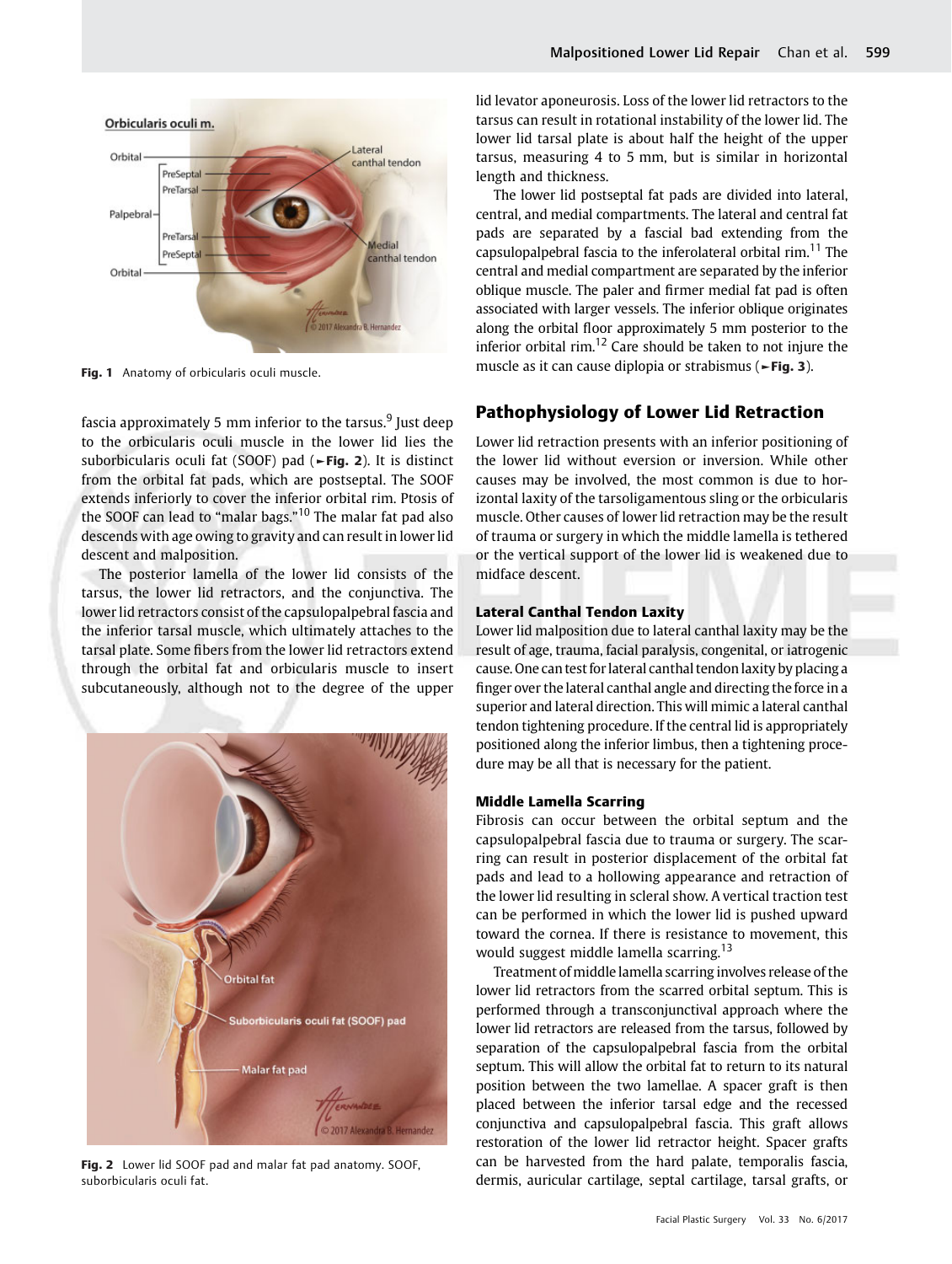

alloplastic implants. The hard palate graft is the gold standard as it closely resembles the tarsus in consistency and structural integrity.<sup>14</sup>

## Midface Descent

The midface changes as one ages, with loss of bony and soft tissue support. Increased laxity of the orbicularis oculi muscle, orbital septum, tarsal plate, as well as the zygomaticus muscles also occur. These multitude of factors result in descent of the malar fat pad as evidenced by a hollowed appearance in the infraorbital region, deepening of the nasolabial fold, and lower lid retraction.<sup>15</sup> Fractures of the zygomaxillary complex and its treatment can also result in midface descent. This is due to release of periosteal attachments during the wide elevation of the midface tissue to gain access to fixate the fractures.<sup>1</sup> Treatment of the midface tissue may be required in cases where lateral canthal tightening or spacer treatment does not fully address the malpositioned lower lid.

#### Ectropion

Ectropion of the lower lid is characterized by eversion of the lid margin. Types of ectropion include involutional, cicatricial, paralytic, and mechanical. Ectropion can cause epiphora due to punctal eversion, resulting in conjunctival irritation and keratitis due to lagophthalmos.<sup>16</sup>

#### Involutional Ectropion

Ectropion of the involutional type is the most common and is the result of horizontal lid laxity secondary to age and disinsertion of the lower lid retractors.<sup>17</sup> As a person ages, the canthal ligaments and orbicularis muscle may weaken, resulting in increased lid laxity. In addition, the malar fat pad descends with age and midface volume loss may also contribute to the loss of support of the lower lid. Treatment of involutional ectropion requires correction of the lower lid laxity in both horizontal and vertical directions. The most common method of treatment for horizontal laxity is a lateral tarsal strip procedure ( $\blacktriangleright$ Fig. 4).<sup>18</sup> Other tightening procedures described in the literature include lateral canthopexy, pentagonal wedge resection, and inferior or lateral retinacular canthoplasty.<sup>19–21</sup> Patients may present with medial involutional ectropion and suffer from epiphora due to punctal eversion. This can be corrected by a medial conjunctival spindle procedure.<sup>22</sup> To correct vertical laxity, external and tranconjunctival techniques have been described to identify and reattach Mueller's muscle and the capsulopalpebral fascia to the inferior border of the tarsus.<sup>17</sup> A posterior approach with a Putterman clamp can also be employed to correct the lower lid ectropion as described by Singa et al in which both the vertical and horizontal components are addressed.<sup>23</sup>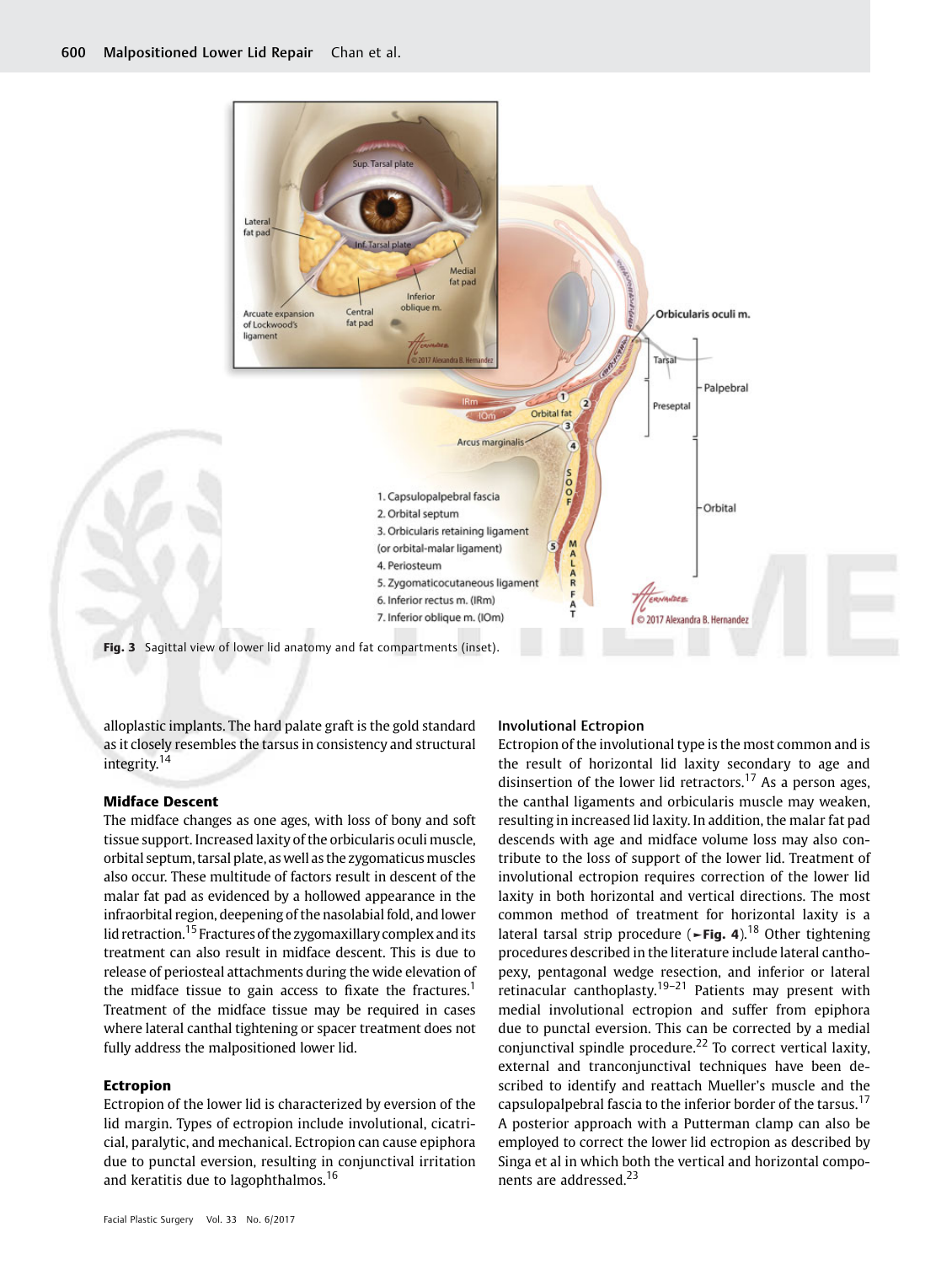

Fig. 4 Lower lid involution ectropion and tarsal strip procedure

## Cicatricial Ectropion

Cicatricial ectropion is due to vertical shortening of the anterior or middle lamella, secondary to lower lid injury or an inflammatory process. Excessive skin and/or muscle removal during transcutaneous lower lid blepharoplasty may result in cicatricial ectropion. The transconjunctival blepharoplasty has a lower risk of ectropion even if skin is removed. If ectropion is noted early in the postoperative period, conservative management may prevent lower lid retraction and eversion. Significant ectropion will require surgical repair. Anterior lamellar shortening due to overresection of skin or scar contracture will require a full thickness skin graft. The skin graft is ideally harvested from the upper lid for best match, but postauricular or supraclavicular skin has been used as well (►Fig. 5). Ectropion due to scar contracture of the orbital septum or adhesion of the middle lamella to the inferior orbital rim will require transconjunctival release of the adhesion and lengthening of the middle lamella with spacer grafts.

## Entropion

Entropion of the lower lid is defined as the inward rotation of the eyelid margin. This can cause irritation to the cornea as the lashes and epithelium of the lid margin continuously rub

against it. Over time, this can lead to corneal ulceration and vision loss.

#### Involutional Entropion

The most common form of entropion is the involutional type. Several factors contribute to the development of involutional entropion. These include (1) horizontal lid laxity, (2) dehiscence of the lower lid retractors, (3) loss of vertical support due to thinning of the tarsal plate, (4) a preseptal orbicularis that overrides a smaller than average tarsal plate, and (5) enophthalmos caused by atrophy of orbital fat. $24,25$  Assessment of the lower lid usually shows increased lower lid laxity that is easy to evert with inferior traction. In mild cases, involutional entropion can be treated with botulinum toxin to the orbicularis muscle to weaken its activity.<sup>26</sup> The goal of surgical correction depends on the underlying pathophysiology; therefore, proper assessment is key to a successful procedure. Horizontal laxity can be addressed via a lateral tarsal strip procedure,  $^{18}$  a fullthickness partial eyelid resection, $^{27}$  or tightening of the inferior crus of the lateral canthal tendon.<sup>28</sup> An overriding pretarsal orbicularis muscle can be addressed by tightening the orbicularis muscle,<sup>29</sup> resection of the orbicularis, $30,31$  direct suture fixation of the orbicularis muscle,  $32,33$  or shortening the eyelid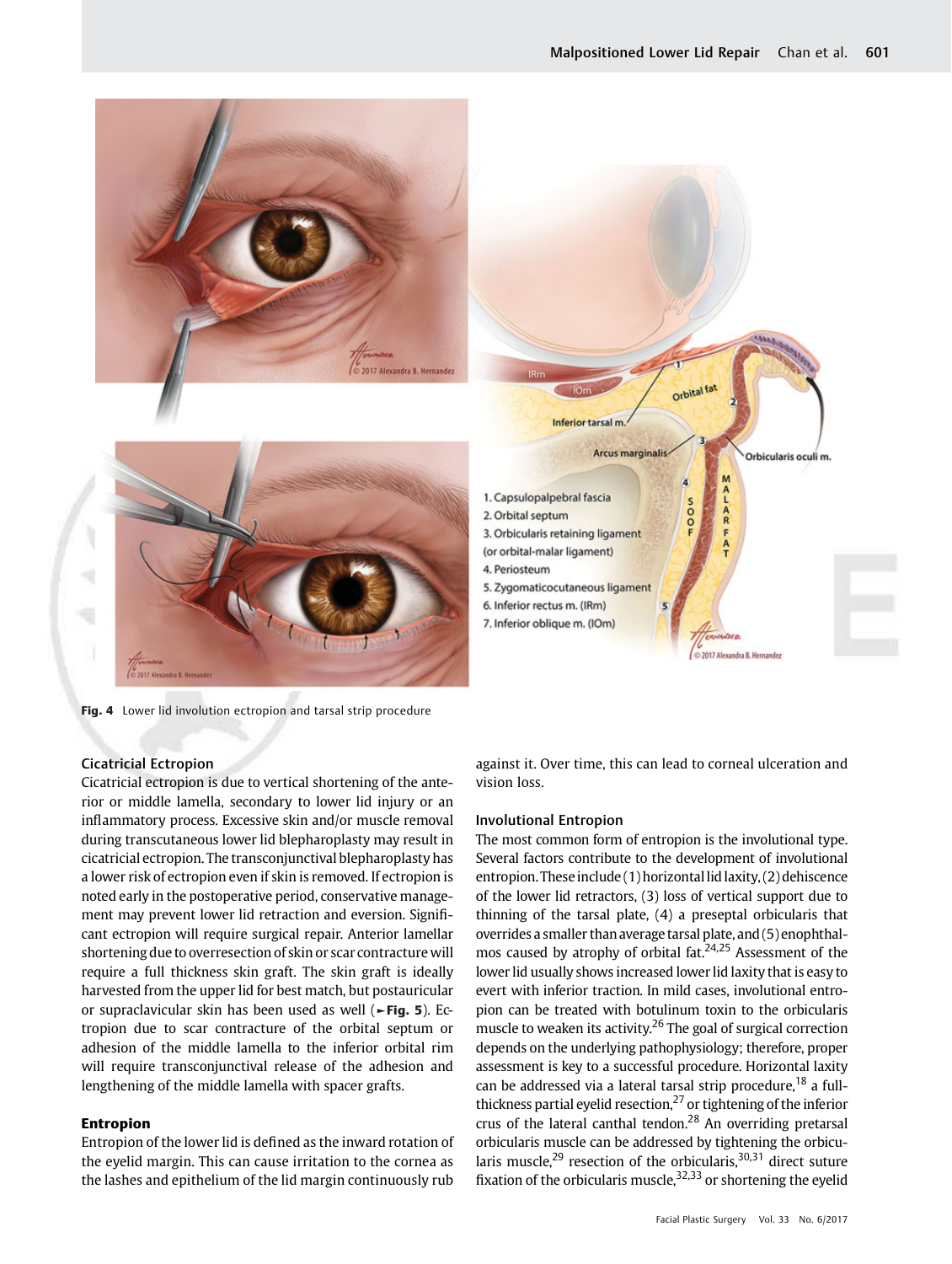

Fig. 5 Lower lid cicatricial ectropion and skin graft repair.

and suturing the skin edge to the tarsus.<sup>18</sup> Spinelli et al describe their technique of tightening the suborbicularis septum and lateral canthus, which resulted in successful correction of entropion in 409 eyelids.<sup>25</sup> Barnes et al described a technique that combinedlateral tarsal strip and everting sutures to correct entropion that could be performed successfully by both residents and general ophthalmologists.<sup>34</sup>

## Cicatricial Entropion

Cicatricial entropion results from a vertically shortened posterior lamella, usually from scarring of the conjunctiva or tarsus. Common causes are transconjunctival approach for orbital or periorbital surgery, trauma, chemical burns, conjunctival infections, or inflammation. Cause of the cicatricial entropion should be investigated as systemic inflammatory conditions may require treatment prior to surgery. Examination of the lower lid may reveal tarsal scarring with blunting and shortening of the fornices or adhesions, causing a tethered lid. The goals of treatment include anterior rotation of the lid margin, repositioning the lashes away from the cornea, and restoration of the posterior lamellar height. Surgical options include placing a mucosal spacer graft (e.g., hard palate mucosa and buccal mucosa), tarsal fracture, blepharotomy, and suturing techniques (►Fig. 6a, b).  $35-39$ 

#### Midface Suspension

Midface descent is another cause of lower lid retraction. This may be due to age, trauma, surgery, or facial paralysis.<sup>13</sup> The presence of a distinct lid–cheek interface, hollowed appearance of the infraorbital area, an inferiorly displaced malar fat pad, and a flattened malar eminence may be evidence of malar descent. Repositioning of the SOOF and malar fat pad can be performed via a supraperiosteal or subperiosteal midface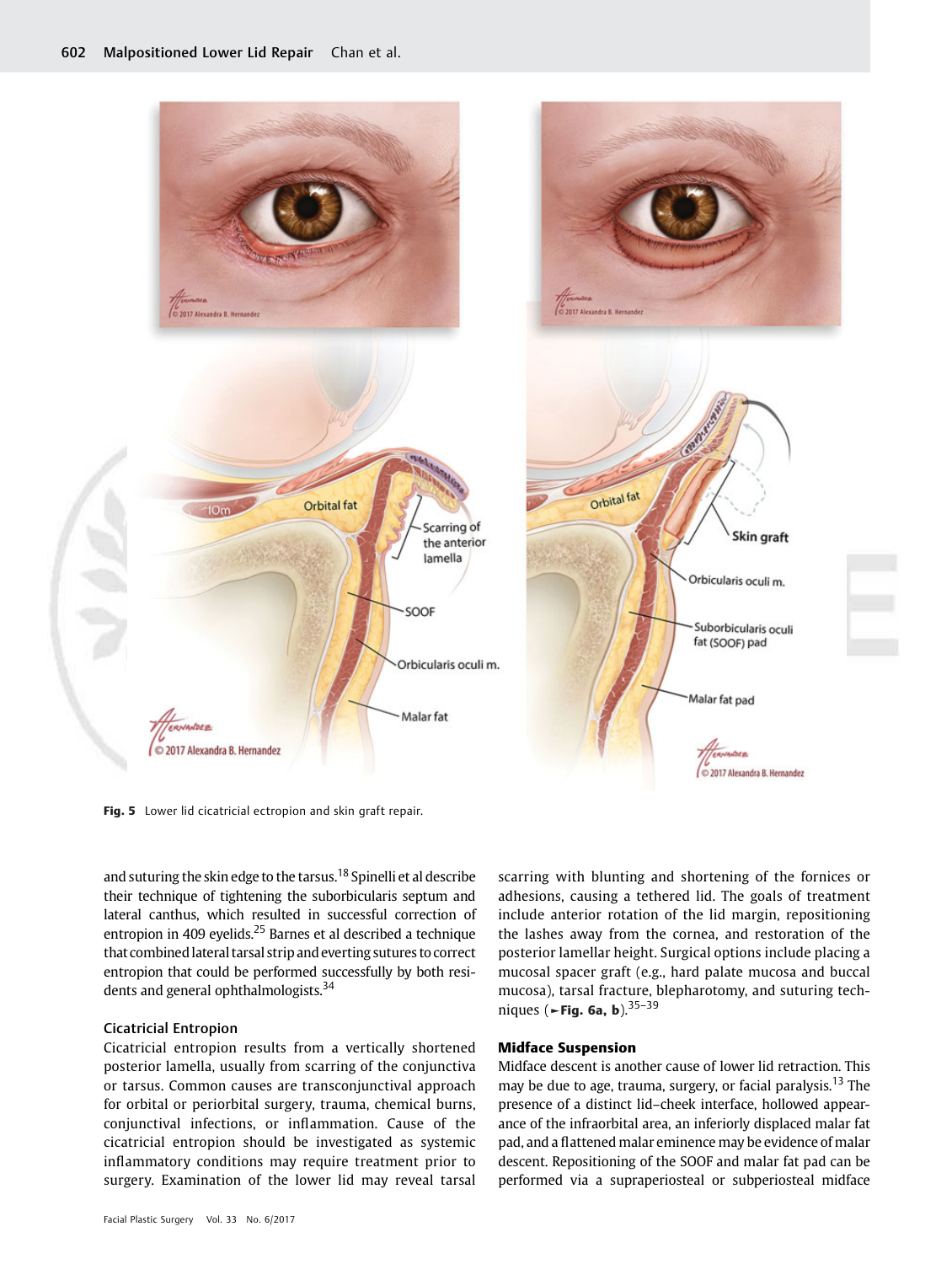

Fig. 6 (a) Mucosal graft harvest and inset for lower lid cictricial entropion. (b) Sagittal view of lower lid cictricial entropion and mucosal graft repair.

elevation via transconjunctial, transtemporal, subciliary, and endoscopic approaches (**←Fig. 7**).<sup>15,40–43</sup> Brown et al recently reported their results in simultaneous endoscopic midface lift and open reduction internal fixation of zygomaxillary complex fractures which resulted in better midface symmetry at follow  $up.$ <sup>1</sup>

### Canthal Malposition

Canthal malposition can occur, particularly if a canthotomy and cantholysis is performed.<sup>44</sup> Canthal malposition can lead to scleral show, tearing, and irritation of the eye. A lateral tarsal strip procedure can effectively manage lateral canthal tendon malposition.<sup>45</sup> Medial canthal malposition can also occur with trauma, medial canthal tendon laxity, facial paralysis, and midface retraction.<sup>46</sup> Analogous to the lateral tarsal strip procedure, a medial tarsal strip procedure may be utilized to correct medial canthal malposition.<sup>47</sup> Elner et al described a transcaruncular plication procedure to correct medial canthal tendon laxity and position.<sup>46</sup>

# Conclusion

Lower lid malposition can be a consequence of natural aging, trauma, iatrogenic causes, and other diseases. Patients with lower lid retraction symptoms can range from the annoyance of excessive tearing to rare, but catastrophic loss of vision. The lower eyelid anatomy is complex, but understanding the anatomy is crucial. When lower lid complications arise, the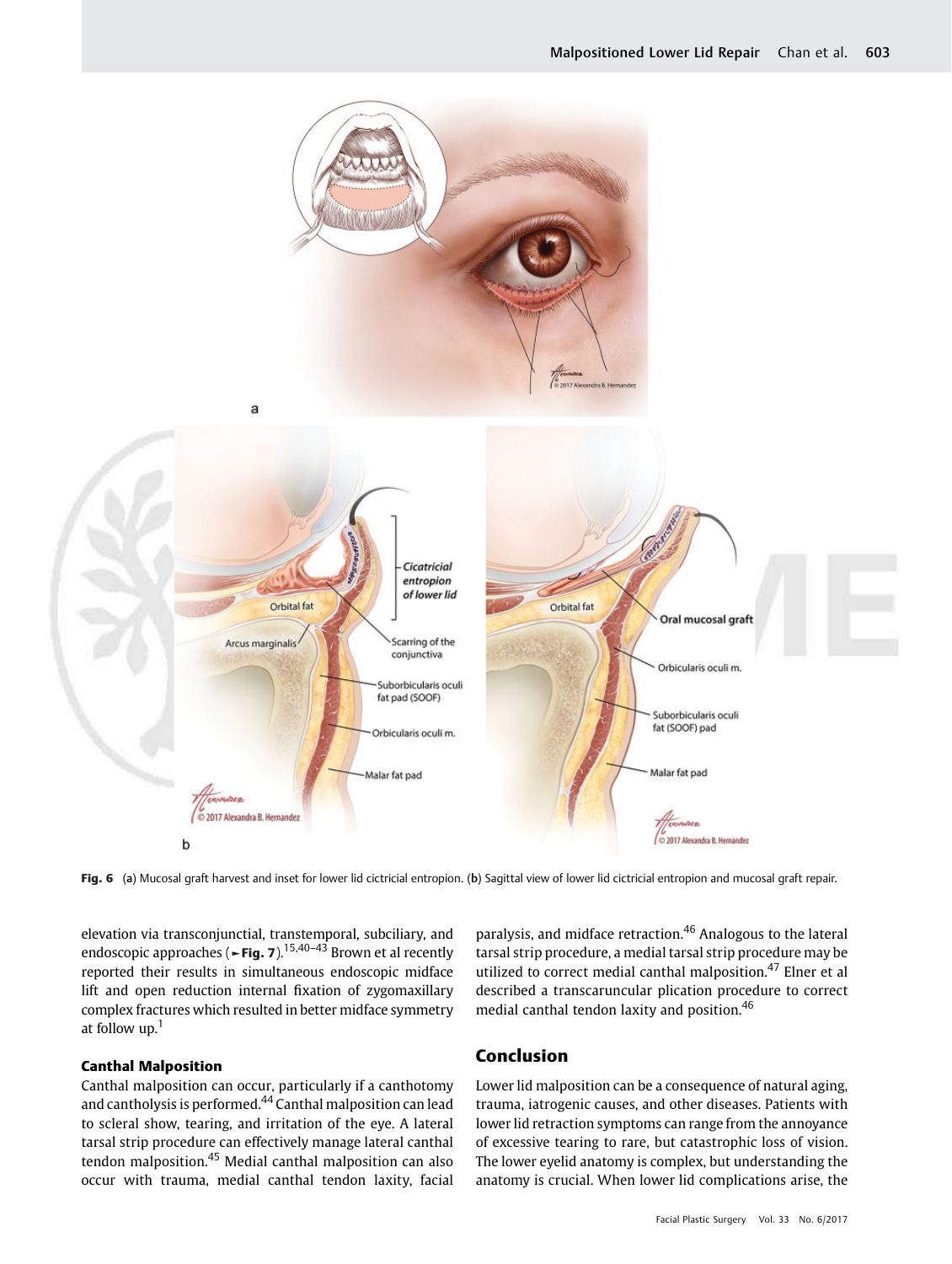

Fig. 7 Repositioning of SOOF. SOOF, suborbicularis oculi fat.

facial trauma surgeon should make every effort to identify the offending cause and correct the deficient anatomical layer to restore proper lid function and aesthetics.

Conflict of Interest None.

#### References

- 1 Brown R, Lozada K, Kadakia S, Gordin E, Ducic Y. Prophylactic midface lift in midfacial trauma. Facial Plast Surg 2017;33(03):347–351
- 2 De Riu G, Meloni SM, Gobbi R, Soma D, Baj A, Tullio A. Subciliary versus swinging eyelid approach to the orbital floor. J Craniomaxillofac Surg 2008;36(08):439–442
- 3 Kothari NA, Avashia YJ, Lemelman BT, Mir HS, Thaller SR. Incisions for orbital floor exploration. J Craniofac Surg 2012; 23(07, Suppl 1):1985–1989
- 4 Raschke GF, Rieger UM, Bader RD, et al. The zygomaticomaxillary complex fracture—an anthropometric appraisal of surgical outcomes. J Craniomaxillofac Surg 2013;41(04):331–337
- 5 Ridgway EB, Chen C, Colakoglu S, Gautam S, Lee BT. The incidence of lower eyelid malposition after facial fracture repair: a retrospective study and meta-analysis comparing subtarsal, subciliary, and transconjunctival incisions. Plast Reconstr Surg 2009;124(05):1578–1586
- 6 Yamashita M, Kishibe M, Shimada K. Incidence of lower eyelid complications after a transconjunctival approach: influence of repeated incisions. J Craniofac Surg 2014;25(04):1183–1186
- 7 Aldekhayel S, Aljaaly H, Fouda-Neel O, Shararah AW, Zaid WS, Gilardino M. Evolving trends in the management of orbital floor fractures. J Craniofac Surg 2014;25(01):258–261
- 8 Raschke GF, Rieger UM, Bader RD, Schaefer O, Guentsch A, Schultze-Mosgau S. Transconjunctival versus subciliary approach for orbital fracture repair—an anthropometric evaluation of 221 cases. Clin Oral Investig 2013;17(03):933–942
- 9 Sand JP, Zhu BZ, Desai SC. Surgical anatomy of the eyelids. Facial Plast Surg Clin North Am 2016;24(02):89–95
- 10 Shorr N, Fallor MK. "Madame Butterfly" procedure: combined cheek and lateral canthal suspension procedure for post-blepharoplasty, "round eye," and lower eyelid retraction. Ophthal Plast Reconstr Surg 1985;1(04):229–35
- 11 Kakizaki H, Malhotra R, Madge SN, Selva D. Lower eyelid anatomy: an update. Ann Plast Surg 2009;63(03):344–351
- 12 Mowlavi A, Neumeister MW, Wilhelmi BJ. Lower blepharoplasty using bony anatomical landmarks to identify and avoid injury to the inferior oblique muscle. Plast Reconstr Surg 2002;110(05): 1318–1322; discussion 1323–1324
- 13 Patel MP, Shapiro MD, Spinelli HM. Combined hard palate spacer graft, midface suspension, and lateral canthoplasty for lower eyelid retraction: a tripartite approach. Plast Reconstr Surg 2005;115(07):2105–2114; discussion 2115–2117
- 14 Patipa M. The evaluation and management of lower eyelid retraction following cosmetic surgery. Plast Reconstr Surg 2000;106(02):438–453; discussion 454–459
- 15 Hachach-Haram N, Kirkpatrick WN. Midface-lifting: evolution, indications, and technique. Facial Plast Surg 2013;29(04):289–294
- 16 Hahn S, Desai SC. Lower lid malposition: causes and correction. Facial Plast Surg Clin North Am 2016;24(02):163–171
- 17 Jones ST, Aakalu VK, Lin AY, et al. Surgical microanatomy of lower eyelid tarsal ectropion repair with a Putterman ptosis clamp. Ophthal Plast Reconstr Surg 2017;33(04):261–263
- Anderson RL, Gordy DD. The tarsal strip procedure. Arch Ophthalmol 1979;97(11):2192–2196
- 19 Fagien S. Algorithm for canthoplasty: the lateral retinacular suspension—a simplified suture canthopexy. Plast Reconstr Surg 1999;103(07):2042–2053; discussion 2054–2058
- 20 Jelks GW, Glat PM, Jelks EB, Longaker MT. The inferior retinacular lateral canthoplasty: a new technique. Plast Reconstr Surg 1997; 100(05):1262–1270; discussion 1271–1275
- 21 Lisman RD, Campbell J. Tarsal suspension canthoplasty. Aesthet Surg J 1999;19:412–423
- 22 Nowinski TS, Anderson RL. The medial spindle procedure for involutional medial ectropion. Arch Ophthalmol 1985;103(11): 1750–1753
- 23 Singa RM, Aakalu VK, Putterman AM, Epstein GA. Lower-eyelid tarsal ectropion repair with the Putterman ptosis clamp for lower-eyelid conjunctival Mueller's muscle resection and lateral tendon tuck. Ophthal Plast Reconstr Surg 2012;28(03):224–227
- 24 Bashour M, Harvey J. Causes of involutional ectropion and entropion—age-related tarsal changes are the key. Ophthal Plast Reconstr Surg 2000;16(02):131–141
- 25 Spinelli HM, Tabatabai N, Nunn DR. Correction of involutional entropion with suborbicularis septal and lateral canthal tightening. Plast Reconstr Surg 2006;117(05):1560–1567; discussion 1568–1570
- 26 Steel DH, Hoh HB, Harrad RA, Collins CR. Botulinum toxin for the temporary treatment of involutional lower lid entropion: a clinical and morphological study. Eye (Lond) 1997;11(Pt 4):472–475
- 27 Dunnington JH, Regan EF. Ziegler cautery puncture for noncicatricial entropion. Am J Ophthalmol 1966;61(5 Pt 2):1090–1092
- 28 Saunders DH, Shannon GM, Nicolitz E. The "corncrib" repair of senile entropion. Ophthalmic Surg 1980;11(02):128–130
- 29 Hill JC, Feldman F. Tissue barrier modifications of a Wheeler II operation for entropion. Arch Ophthalmol 1967;78(05):621–623
- 30 Corin S, Veloudios A, Harvey JT. A modification of the lateral tarsal strip procedure with resection of orbicularis muscle for entropion repair. Ophthalmic Surg 1991;22(10):606–608
- 31 Wheeler JM. Spastic entropion correction by orbicularis transplantation. Trans Am Ophthalmol Soc 1938;36:157–162
- 32 Nowinski TS. Orbicularis oculi muscle extirpation in a combined procedure for involutional entropion. Ophthalmology 1991;98 (08):1250–1256
- 33 Rougraff PM, Tse DT, Johnson TE, Feuer W. Involutional entropion repair with fornix sutures and lateral tarsal strip procedure. Ophthal Plast Reconstr Surg 2001;17(04):281–287